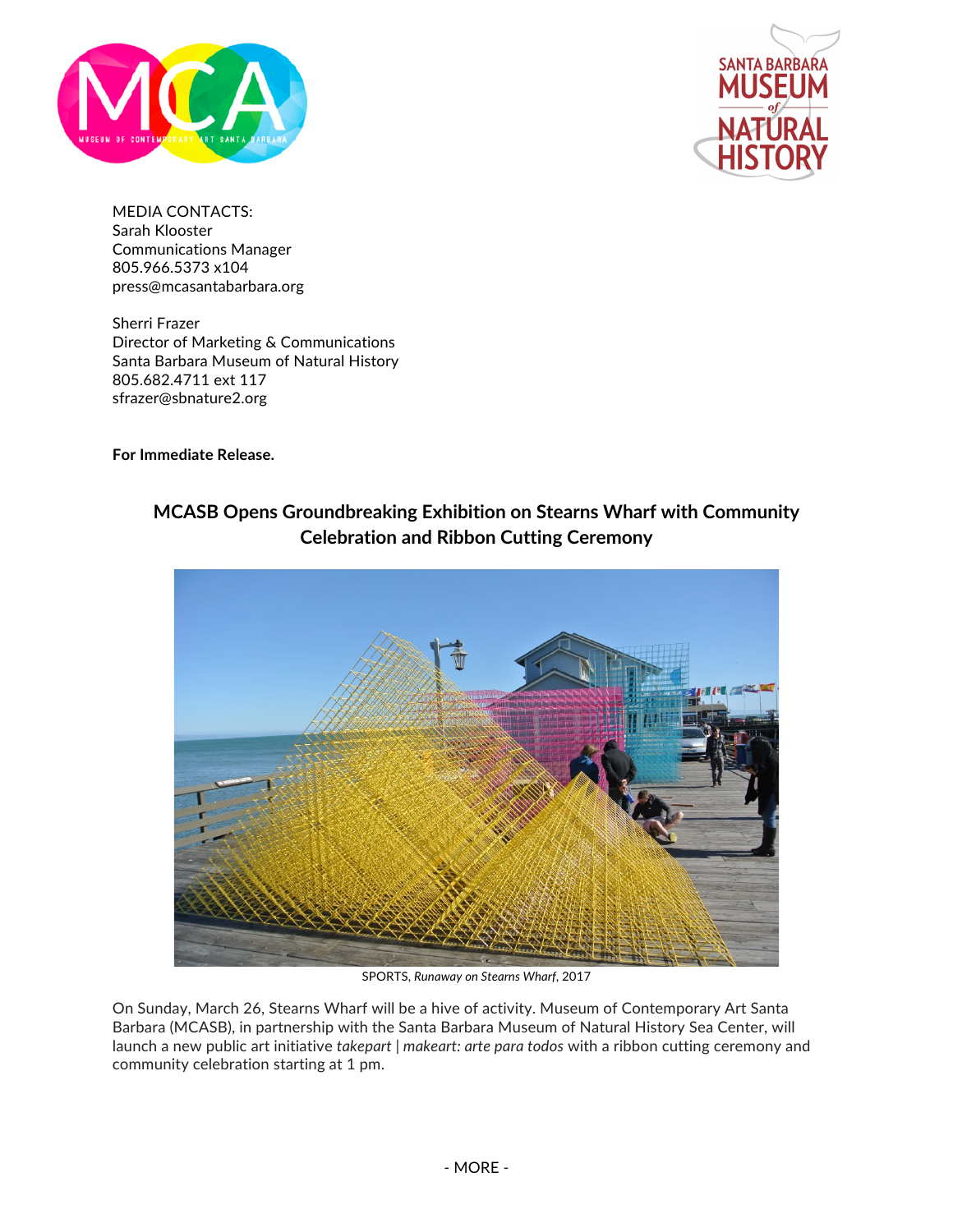



In the days leading up to the launch, community members will notice a temporary new addition to the end of the pier by the Sea Center - a public art installation titled *Runaway*. The centerpiece of *takepart | makeart: arte para todos*,

*Runaway* is a vibrantly-colored contemporary art pavilion designed by award-winning architecture duo, Molly Hunker and Greg Corso of SPORTS. Both Hunker and Corso will be in attendance at the ribbon cutting ceremony to give remarks, along with Mayor Helene Schneider and MCASB Executive Director Miki Garcia. Following the ribbon cutting ceremony, the festivities will continue with a community celebration featuring interactive art projects with internationally-acclaimed artist Cruz Ortiz, food, and giveaways for attendees.

"I am most excited about the opportunity to reach new and diverse audiences through this public art initiative. Our Museum aims to remove all barriers to art, making it possible for all in our community to experience the power of art and creative expression. takepart | makeart: arte para todos accomplished our mission to bring the most compelling art and design of our time to the audiences we serve," says and MCASB Executive Director Miki Garcia.

For those interested in hearing more about *Runaway*, MCASB is hosting a special panel discussion focused on contemporary design titled In Conversation: Contemporary Design and Architecture in Santa Barbara. Hunker and Corso will be joined by local architect Michael Porter and architecture critic Mimi Zeiger for the event, which will take place on Saturday, March 25 at 2 pm in the Atkinson Gallery at Santa Barbara City College.

The first exhibition of its kind, *takepart | makeart: arte para todos* centers around a vibrant, modular pavilion that will travel to the Waterfront, Westside, and Isla Vista neighborhoods between March and August 2017. At each location, MCASB will partner with local organizations to offer interactive arts programs led by prominent social practice artists Cruz Ortiz, Tanya Aguiñiga, and April Bojorquez and Matt Garcia of desertArtLAB. Born out of a commitment to inclusivity and accessibility, all programs will be bilingual, free, and open to all.

Amanda Allen, Director the Sea Center is excited about the partnership and states, "We are proud to have Runaway as our temporary neighbor and I am thrilled to have the opportunity for this engaging piece of art to be a conversation starter with guests at the Sea Center. One special feature about its location on Stearns Wharf, next to the Sea Center, is the ability to see it from so many different perspectives and distances. I encourage everyone to come down and see it in person!"

*takepart | makeart* has received significant funding from The James Irvine Foundation Exploring Engagement Fund. Additional funding has been provided by California Arts Council, The Towbes Foundations, Santa Barbara, Foundation, Santa Barbara County Office of Arts and Culture, and Susan E. Bower Engagement Fund.

A big thank you to the City of Santa Barbara, City of Santa Barbara Parks & Recreation Department, City of Santa Barbara Waterfront Department for making this installation possible.

###